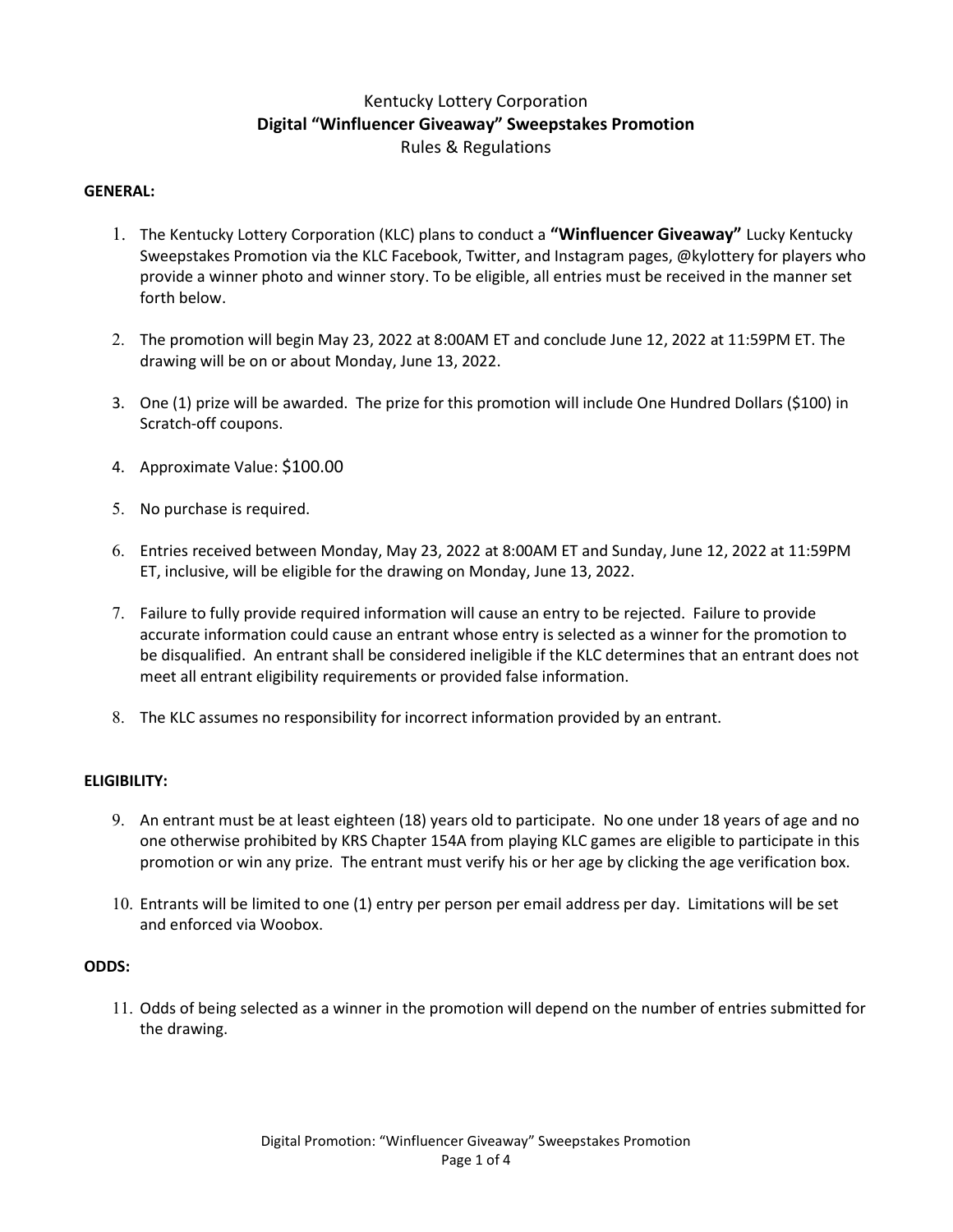# SUBMITTING ENTRIES:

- 12. To submit an entry, an entrant must select the Promotion Woobox link.
- 13. An entrant must fill out the entry form completely with first name, last name, email address, winner photo, and winner story.
- 14. Eligible submissions will be published to display on the promotion landing page. Submissions must be approved in order to be eligible by a member of the Kentucky Lottery Digital Marketing Team based on the criteria identified in item 15.
- 15. Eligible Criteria
	- Photo is clear/in-focus
	- Photo shows a winning lottery product and/or player's face
	- Photo does not feature any minors (persons under 18)
	- Photo and winner story represent the KLC in accordance with its values and brand guidelines
- 16. By entering this promotion and clicking the required box, the entrants agree to these rules and regulations.
- 17. An entrant is allowed to win only once in this promotion.
- 18. In the event a player creates multiple social accounts, email addresses, submits duplicate or unoriginal content or conducts other fraudulent entry mechanisms to enter a KLC promotion more than once, the player is ineligible and will be disqualified from the promotion.

#### GRAND PRIZE DRAWING:

- 19. The aggregation of all drawing entries will be performed by Woobox.
- 20. All drawings will be conducted according to the KLC Social Media Promotions Procedures.
- 21. At the drawing for the promotion, one (1) prize winner will be selected followed by two (2) alternates. If there is an insufficient number of entries, the KLC may reduce the number of alternates selected in its sole discretion. Alternates are not prize winners but are selected in the event that the winner is disqualified, unable to claim the prize, or declines to accept. Once an eligible alternate is moved up to become a prize winner, his or her alternate status in the drawing will be voided.

#### PRIZE FULFILLMENT:

- 22. A member of the Digital Marketing Department will attempt to contact all winners using the contact information provided in the entry form.
- 23. If the KLC determines that dialogue with the winner has not been established within two (2) business days following the date of the drawing, the winner will be disqualified, and the prize will be awarded to the first eligible alternate selected.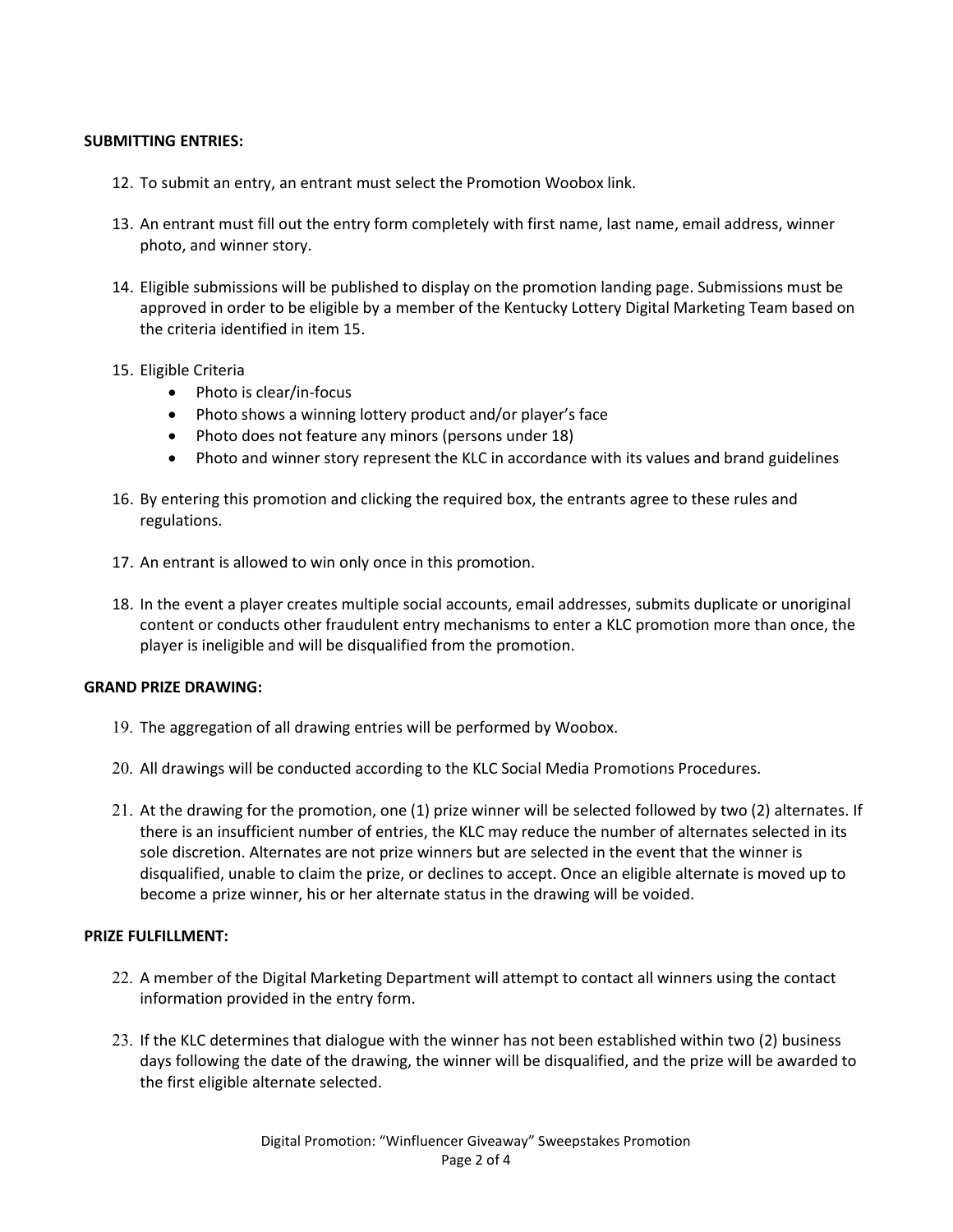- 24. A winner must respond within two (2) business days following the date of contact by the Digital Marketing Department. The person whose name is on the entry must be the person who claims the prize. The winner will be responsible for replying by phone or to the initial email from the Digital Marketing Department.
- 25. Winner must provide a valid Kentucky mailing address and driver's license, or other government issued identification to claim their prize. The prize will be awarded only after the KLC receives the prize winner's required information. If all required information is not received and contact has not been made within two (2) business days, the prize will be forfeited and awarded to the first alternate selected in the drawing. This process will continue until a winner has claimed the prize or all alternates have been exhausted, whichever comes first. If all alternates have been exhausted, the prize will not be awarded.

NOTE: When sending personally identifiable information, such as a Social Security Number, to the KLC by email, winners should use a secure or encrypted email. Information about how to use a secure or encrypted email may be requested from the Digital Marketing Department.

- 26. If, prior to the expiration of the two (2) business days referenced in the preceding paragraph, the winner declines to accept and claim the prize by notifying the Digital Marketing Department in writing via the winner's email, the prize may be forfeited immediately upon receipt of the written notification and the first eligible alternate declared the winner.
- 27. The prize is not transferable or assignable.
- 28. Fulfillment of the prize will be handled by the KLC.
- 29. The Kentucky Lottery is not responsible for any lost, stolen, damaged, or misplaced items delivered to the address given upon prize acceptance.

# ADDITIONAL CONDITIONS:

- 30. The KLC is not responsible for the electronic misdelivery, late delivery, or failure to receive entrant information entered electronically, and the risk of loss remains with the entrant regardless of the cause of the transmission failure.
- 31. All winners are subject to validation by the KLC and may be disqualified if eligibility requirements are not met. Validity of entries, drawings, and the award of prizes are subject to rules and regulations of the KLC and the laws of the Commonwealth of Kentucky.
- 32. By entering this promotion, the entrant acknowledges and agrees that the KLC may use and release the entrant's name, city/state and likeness (photograph) to the public, without limitation and without compensation.
- 33. If a player provides his or her email address by entering this promotion, the player may receive promotional email messages from the KLC, including marketing messages regarding KLC products such as KLC games and promotions. The player has the right to ask, in writing, not to receive direct marketing material from the KLC. If the player has a Fun Club account, opting-out of receiving marketing messages will not apply to email messages concerning the players Fun Club Membership or iLottery account (i.e. transactional messages).